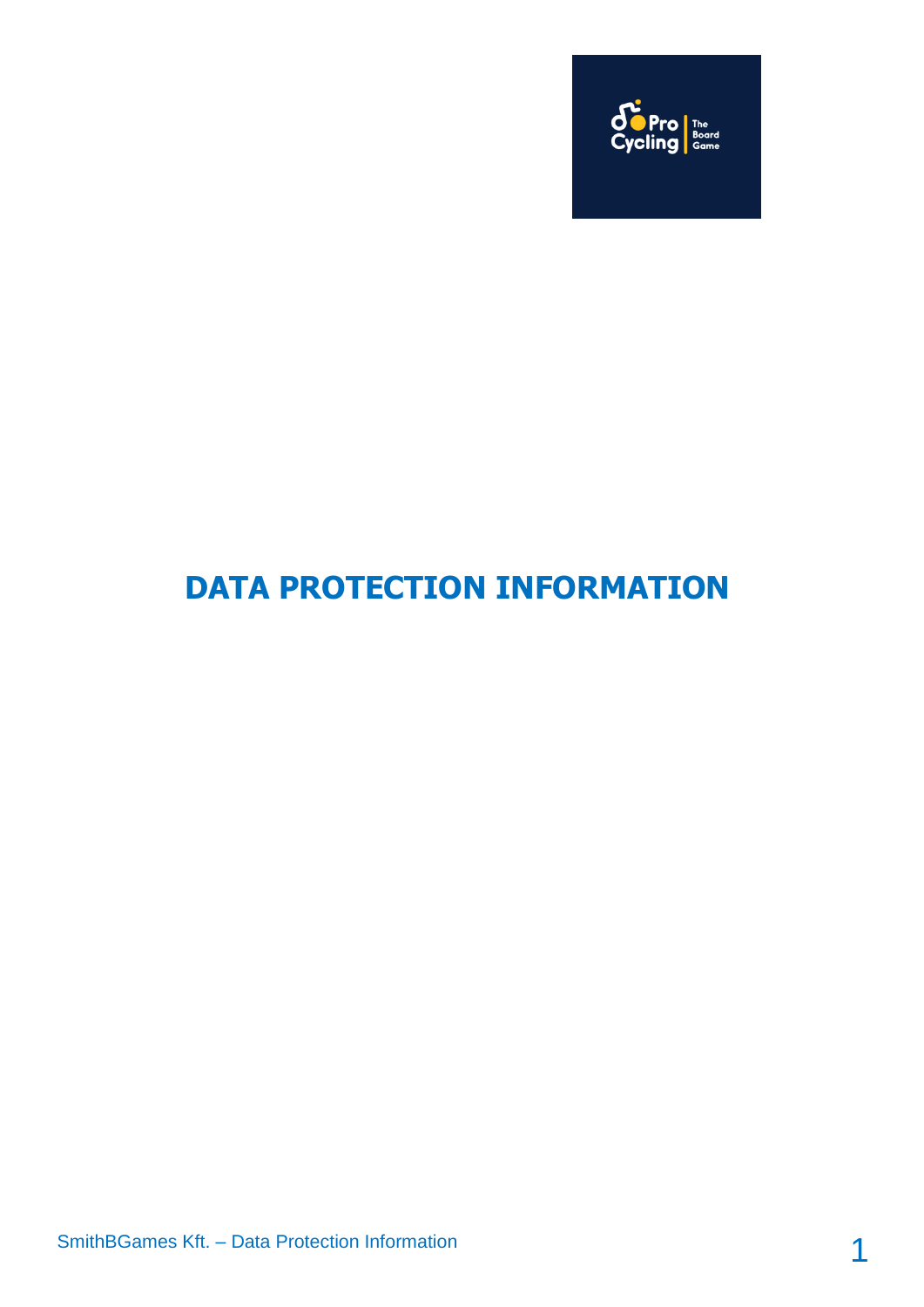

## **DATA PROCESSING INFORMATION**

## **DETAILS OF THE DATA CONTROLLER**

| <b>Company name:</b>      | SmithBGames Korlátolt Felelősségű Társaság |
|---------------------------|--------------------------------------------|
| <b>Registered office:</b> | 19 Pósa Lajos Street, 3528 Miskolc         |
| Company registry number:  | Cq. 05-09-033187                           |
| Tax number:               | 28757399-2-05                              |
| <b>Contact person:</b>    | Gábor Kovács executive director            |
|                           |                                            |
|                           | József István Kovács executive director    |
| E-mail:                   | info@smithbgames.com                       |

In accordance with REGULATION (EU) 2016/679 OF THE EUROPEAN PARLIAMENT AND OF THE COUNCIL of 27 April 2016 on the protection of natural persons with regard to the processing of personal data and on the free movement of such data, and repealing Directive 95/46/EC (General Data Protection Regulation) we hereby provide the following information. This data processing information regulates data processing on the following sites:

https://hu.smithbgames.com/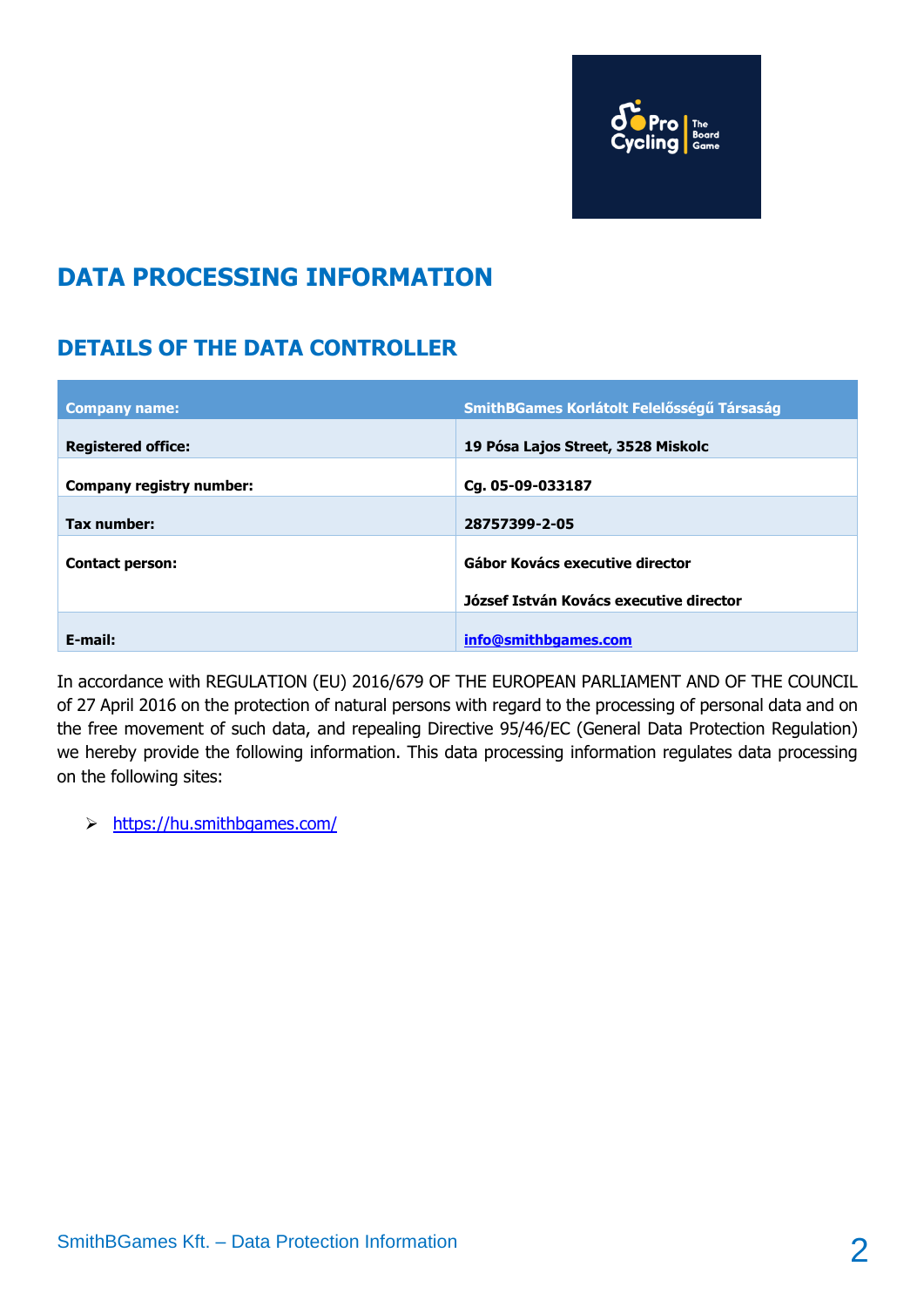

## **DEFINITIONS**

- a) **personal data**: means any information relating to an identified or identifiable natural person ('data subject'); an identifiable natural person is one who can be identified, directly or indirectly, in particular by reference to an identifier such as a name, an identification number, location data, an online identifier or to one or more factors specific to the physical, physiological, genetic, mental, economic, cultural or social identity of that natural person.
- b) **data processing:** means any operation or set of operations which is performed on personal data or on sets of personal data, whether or not by automated means, such as collection, recording, organization, structuring, storage, adaptation or alteration, retrieval, consultation, use, disclosure by transmission, dissemination or otherwise making available, alignment or combination, restriction, erasure or destruction.
- c) **data controller:** means the natural or legal person, public authority, agency or other body which, alone or jointly with others, determines the purposes and means of the processing of personal data; where the purposes and means of such processing are determined by European Union or Member State law, the controller or the specific criteria for its nomination may be provided for by a European Union or Member State law.
- d) **data processor:** means a natural or legal person, public authority, agency or other body which processes personal data on behalf of the controller.
- e) **recipient:** means a natural or legal person, public authority, agency or another body, to which the personal data are disclosed, whether a third party or not. However, public authorities which may receive personal data in the framework of a particular inquiry in accordance with European Union or Member State law shall not be regarded as recipients; the processing of those data by those public authorities shall be in compliance with the applicable data protection rules according to the purposes of the processing.
- f) **third party:** means a natural or legal person, public authority, agency or body other than the data subject, controller, processor and persons who, under the direct authority of the controller or processor, are authorized to process personal data.
- g) **filing system:** means any structured set of personal data which are accessible according to specific criteria, whether centralized, decentralized or dispersed on a functional or geographical basis.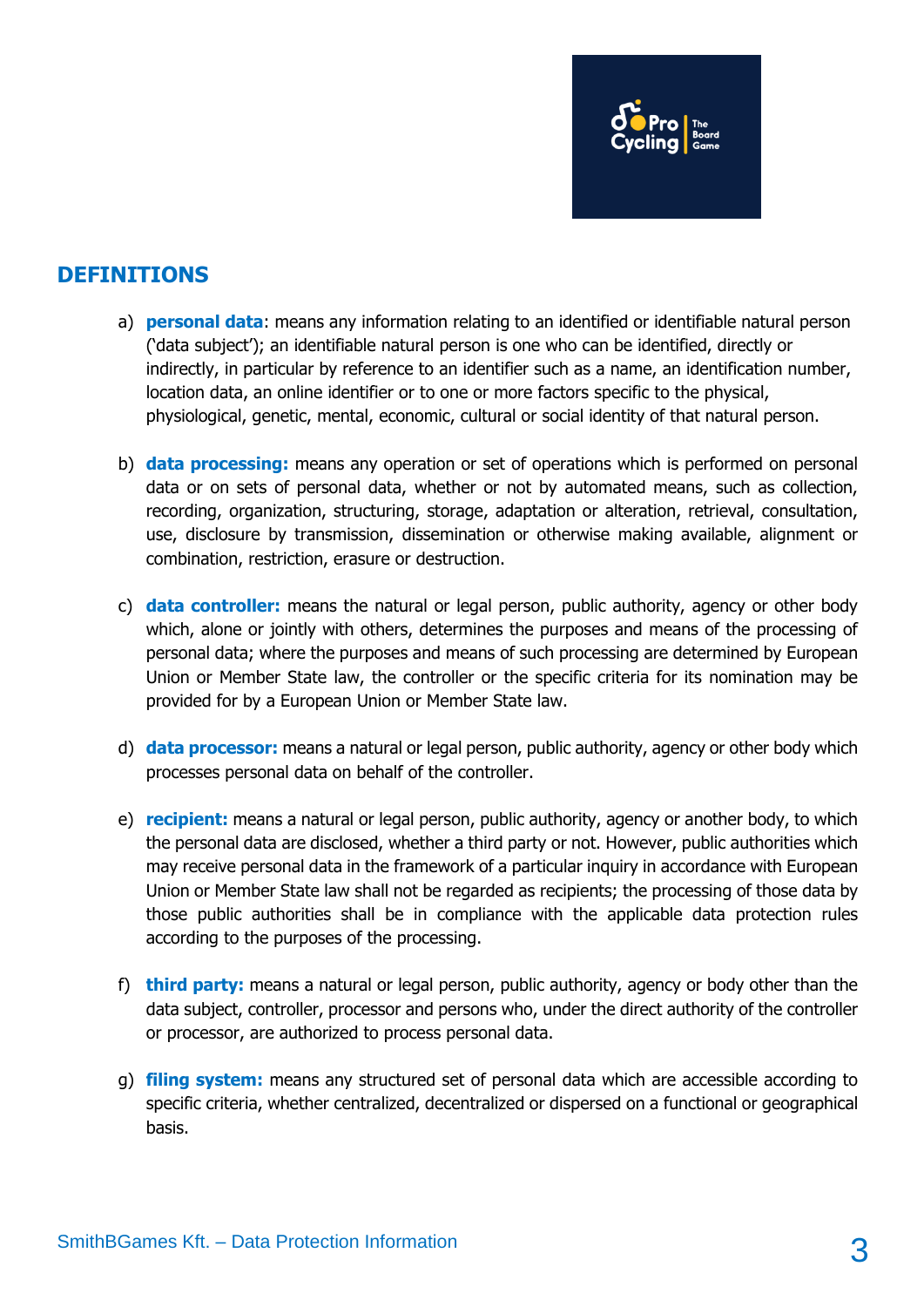

- h) **data breach:** means a breach of security leading to the accidental or unlawful destruction, loss, alteration, unauthorized disclosure of, or access to, personal data transmitted, stored or otherwise processed.
- i) **representative:** means a natural or legal person established in the European Union who, designated by the controller or processor in writing pursuant to Article 27, represents the controller or processor with regard to their respective obligations under this Regulation.
- j) **undertaking:** means a natural or legal person engaged in an economic activity, irrespective of its legal form, including partnerships or associations regularly engaged in an economic activity.

## **PRINCIPLES OF DATA PROCESSING**

#### **1. Legality, fair procedure and transparency**

The undertaking shall perform the processing of data lawfully and fairly, in a transparent manner for the data subject (legality, fair procedure and transparency).

#### **2. Purpose limitation**

The enterprise shall only collect personal data for specified, explicit and legitimate purposes and such data shall not be further processed in a manner that is incompatible with those purposes (purpose limitation).

#### **3. Data frugality**

The undertaking shall process data in an adequate and relevant manner concerning the purpose(s) of such data processing, limited to what is necessary (data frugality). Accordingly, the undertaking shall not collect and store more data than what is absolutely necessary for the realization of the purposes of data processing.

#### **4. Accuracy**

The data processing performed by the undertaking is accurate and up to date. The undertaking shall do every reasonable measure in order to immediately erase or rectify personal data that is inaccurate with regards to the purposes of data processing (accuracy).

#### **5. Storage limitation**

The undertaking keeps personal data in a form which permits identification of data subjects for no longer than is necessary for the purposes for which the personal data are processed, considering the storage obligation specified in the relevant legal regulations (storage limitation).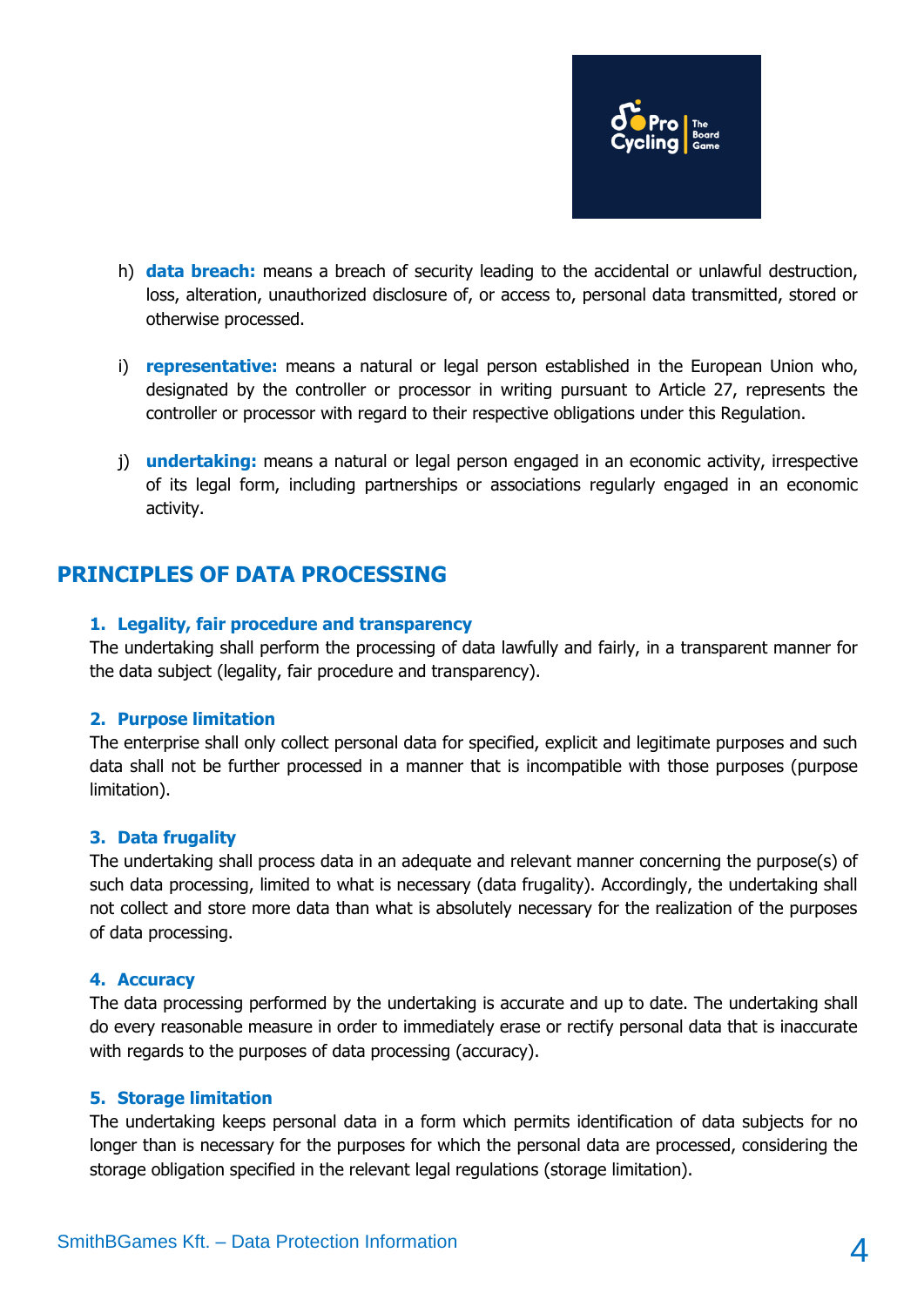

#### **6. Integrity and confidentiality**

The undertaking ensures the adequate security of personal data by applying appropriate technical or organizational measures, including protection against the unauthorized or unlawful processing, accidental loss, destruction or damaging of personal data (integrity and confidentiality).

#### **7. Accountability**

The undertaking is responsible for compliance with the principles detailed above; additionally, the undertaking shall demonstrate such compliance (accountability). Accordingly, the undertaking shall take care of the continuous enforcement of the provisions of the present internal regulation, the continuous review of its data processing, and if, necessary, the amendment, modification of the data processing procedures. The undertaking prepares documentation to verify compliance with the legal obligations.

## **DATA PROCESSING**

#### **1. Contacting on the <https://hu.smithbgames.com/> site**

| Data collecting, the scope of processed data and the purpose of data processing |                                                                                                                       |  |
|---------------------------------------------------------------------------------|-----------------------------------------------------------------------------------------------------------------------|--|
| Personal data                                                                   | Necessary for contacting, requesting offers, application<br>for positions.                                            |  |
| E-mail address                                                                  | Keeping contact. In case of e-mail addresses, it is not<br>necessary to include any personal data.                    |  |
| Name                                                                            | Identification of the data subject.                                                                                   |  |
| <b>Information concerning data processing</b>                                   |                                                                                                                       |  |
| Scope of data subjects                                                          | All data subjects making contact through the website.                                                                 |  |
| Term of data processing, deadline for the<br>erasure of data                    | Immediately at the request of the data subject, by<br>filling in a form or by sending an e-mail.                      |  |
| Potential data controllers having access to<br>personal data                    | Personal data may be processed by the executive<br>directors of the Company, with respect to the above<br>principles. |  |
| Presentation of the rights of the data subjects<br>related to data processing   | • The data subject may request from the data<br>controller access to, rectification, erasure of or the                |  |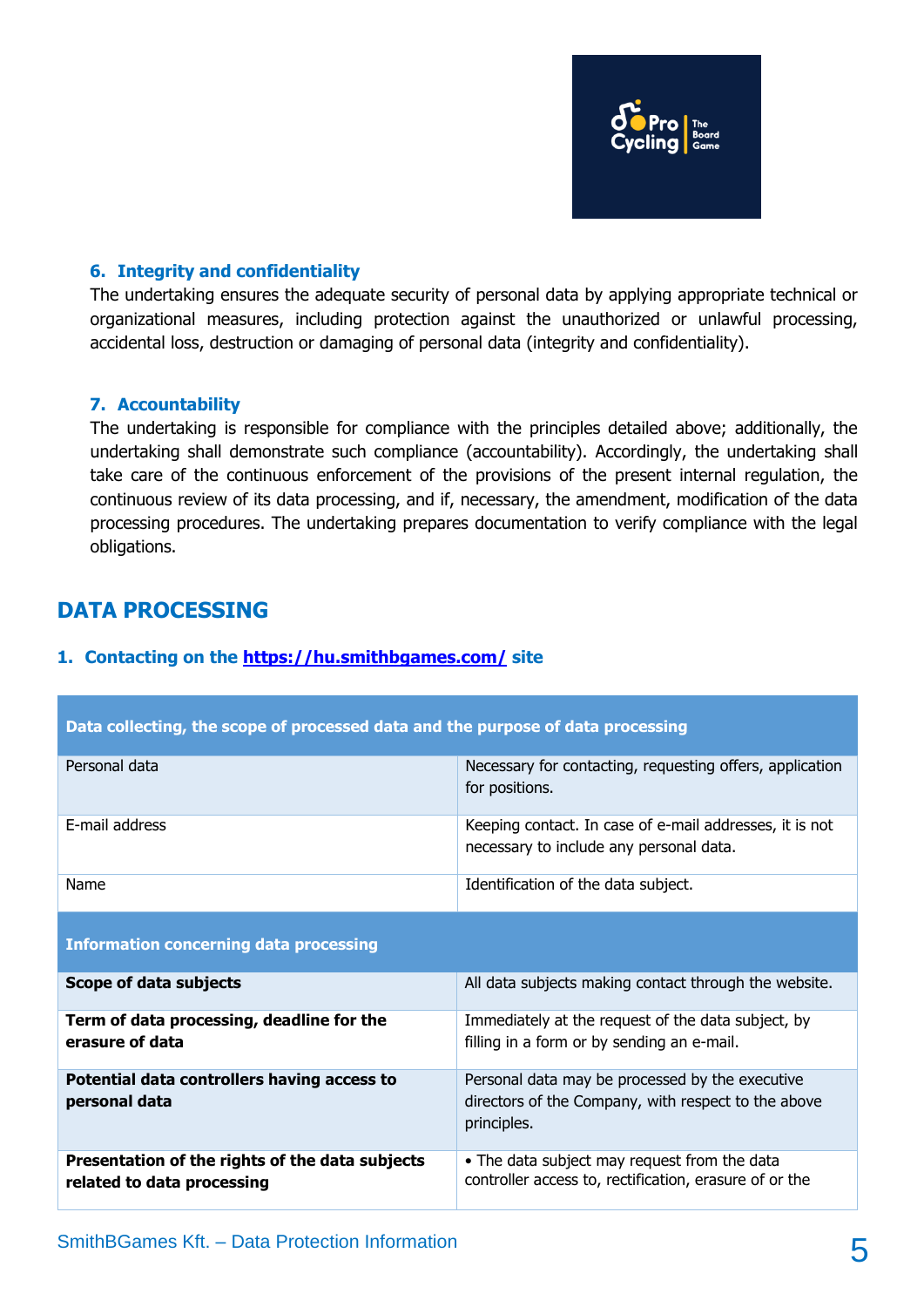

|                                                                                                                                                                                                                                                                 | restriction of the processing of personal data<br>concerning him/her, and<br>• can object to the processing of such personal data,<br>and the data subject has the right to the portability of<br>data and to revoke consent at any time. |
|-----------------------------------------------------------------------------------------------------------------------------------------------------------------------------------------------------------------------------------------------------------------|-------------------------------------------------------------------------------------------------------------------------------------------------------------------------------------------------------------------------------------------|
| The data subject might initiate access to<br>personal data, erasure, modification of personal<br>data, restriction to the processing of personal<br>data, portability of data, objection against data<br>processing activities through the following<br>contact | By email: smithbgames@gmail.com                                                                                                                                                                                                           |
| Legal grounds for data processing                                                                                                                                                                                                                               | Consent of the data subject, Section 6 a) (1) and Section<br>5 (1) of the Information Act.                                                                                                                                                |
| <b>Information</b>                                                                                                                                                                                                                                              | Please be advised that the data processing is based on<br>your consent.                                                                                                                                                                   |
| Data processors employed by the Data<br><b>Controller</b>                                                                                                                                                                                                       | Server provider: WIX.com LTD.<br>40 Namal Tel Aviv, 6350671 Israel<br>EU442008451<br>privacy@wix.com                                                                                                                                      |

#### **2. Using "Google AdWords" conversion tracking**

The data controller uses "Google AdWords" online advertisement program, and in its framework, the data controller uses the conversion tracking service of Google. Google conversion tracking is the analytic service of Google Inc. (1600 Amphitheatre Parkway, Mountain View, CA 94043, USA; "Google").

When the User accesses a website through a Google advertisement, a cookie that is necessary for conversion tracking is stored to their computer. The validity of these cookies is limited, and they contain no personal data, therefore the User cannot be identified by them.

When the User browses certain pages of the website, and the cookie has not yet expired, then Google and the data controller both can see that the User clicked on the advertisement. From the masses of users the individual user, data subject cannot be identified, so personal data is not processed.

All Google AdWords customers receive different cookies, so these cannot be tracked through the websites of the customers of AdWords.

The information obtained with the help of the conversion tracking cookies serve the purpose of preparing conversion statistics for customers of AdWords who selected conversion tracking. This is how customers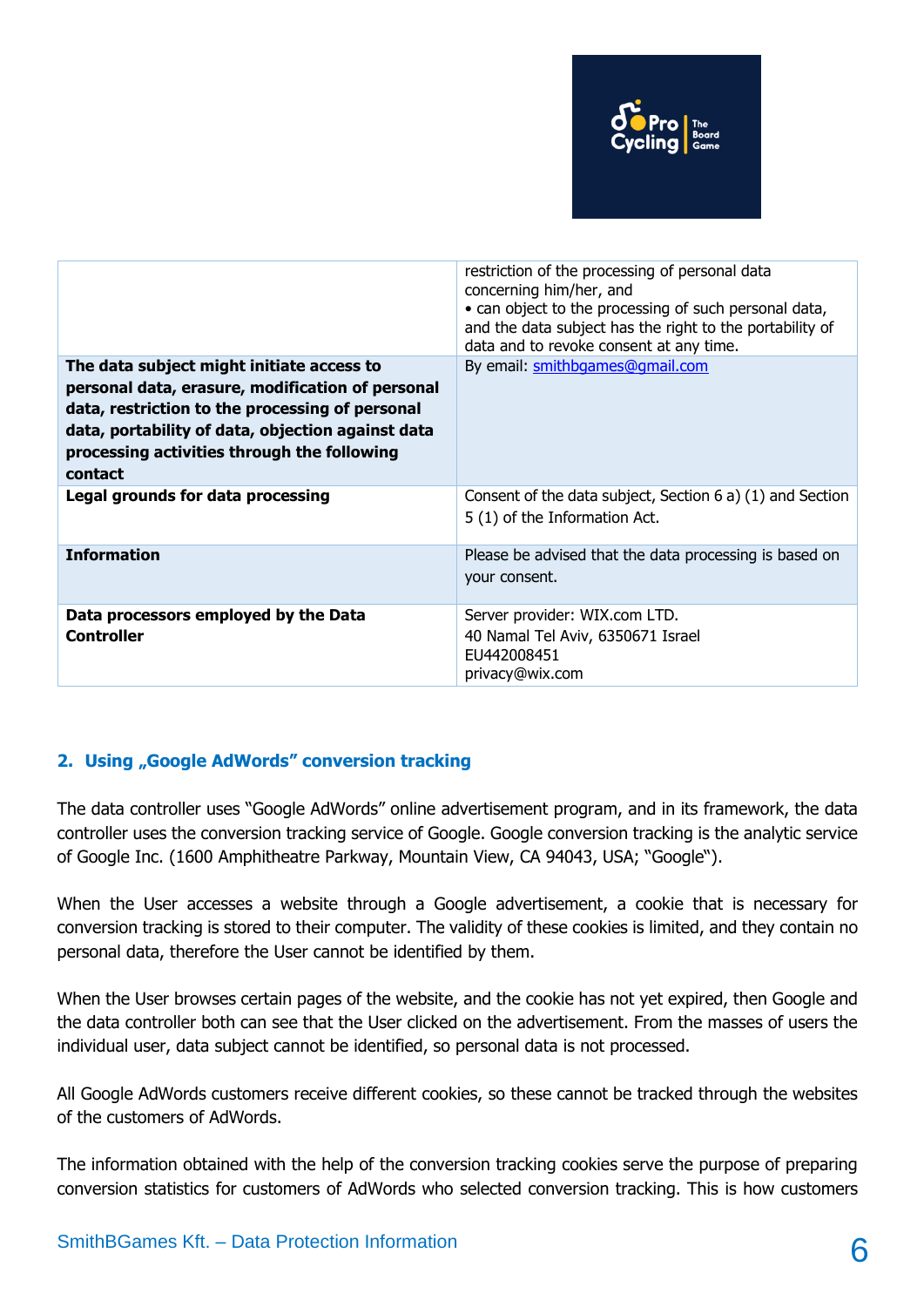

get informed about the number of users clicking on their advertisements and forwarded to a site with a conversion tracking label. However they do not get any information that could be used to identify any of the users.

If you do not want to participate in conversion tracking, you can refuse it by disabling the option to install cookies in your browser. After this you will not be in the conversion tracking statistics.

Additional information and the data protection statement of Google can be found on the following website: [www.google.de/policies/privacy/](http://www.google.de/policies/privacy/)

#### **3. Using "Google Analytics" application**

The website of SmithBGames Kft. uses the Google Analytics application, the web analytics service of Google Inc. ("Google"). Google Analytics uses so-called "cookies", text files saved to your computer, helping the analysis of the use of the website visited by the User.

Information created with the cookies related to the website used by the User is usually stored on a US server of Google. By activating IP-anonymization on the website Google shortens the IP address of the User within the member states of the European Union or in other states party to the treaty on the European Economic Area on arrival to the server, before being recorded in storage. (<https://support.google.com/analytics/answer/2763052?hl=en>)

The full IP address is only forwarded to the US server of Google to be shortened there in exceptional cases. On behalf of the operator of this website, Google shall use this information to evaluate how the User has used the website and to prepare reports for the operator of the website related to the activity of the website and to perform additional services related to website and internet use.

Within Google Analytics, the IP address forwarded by the browser of the User is not cross-referenced with other data of Google. You can prevent cookie storage by setting your browser accordingly; however, be advised that in that case not all functions of this website might be fully usable. You can also prevent Google from collecting and processing data of the User related to website use provided by cookies (including the IP address), if you download and install the browser plugin available under the following link. [\(https://tools.google.com/dlpage/gaoptout?hl=hu\)](https://tools.google.com/dlpage/gaoptout?hl=hu)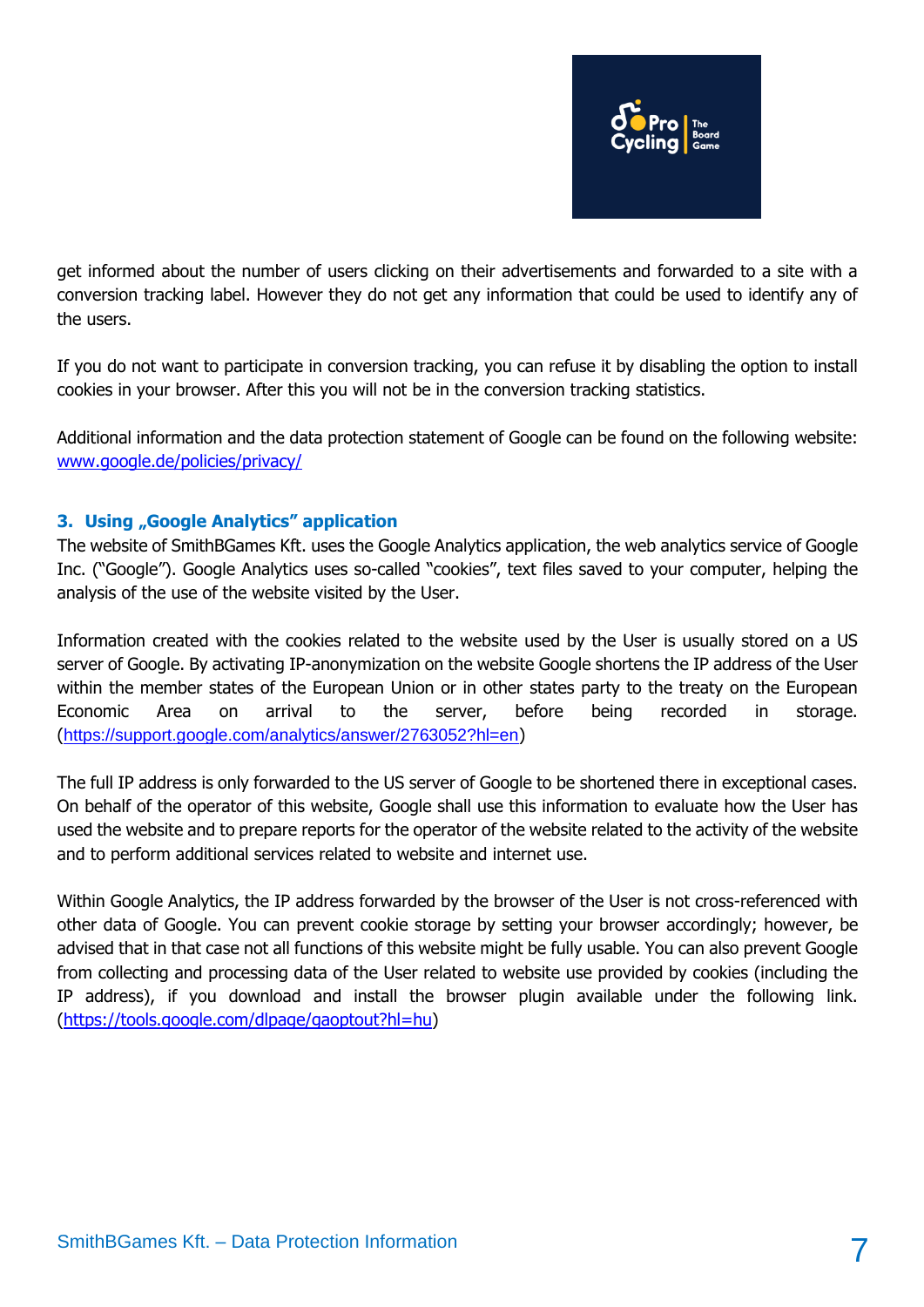

## **4. Using cookies**

| Data collecting, the scope of the processed data and the purpose of data processing  |                                                                                                                                                                                                                                                                                                                                              |  |
|--------------------------------------------------------------------------------------|----------------------------------------------------------------------------------------------------------------------------------------------------------------------------------------------------------------------------------------------------------------------------------------------------------------------------------------------|--|
| Individual identifier, dates, times                                                  | Identification of users and tracking visitors.                                                                                                                                                                                                                                                                                               |  |
| <b>Information on data processing</b>                                                |                                                                                                                                                                                                                                                                                                                                              |  |
| Scope of data subjects                                                               | All data subjects visiting the website.                                                                                                                                                                                                                                                                                                      |  |
| Purpose of data processing                                                           | Identification of the data subjects and tracking visitors.                                                                                                                                                                                                                                                                                   |  |
| Term of data processing, deadline for the erasure<br>of data                         | Until the end of the relevant visitor's work session or<br>for a period of two years according to the classification<br>criteria issued by google analytics:<br>https://developers.google.com/analytics/devguides/coll<br>ection/analyticsjs/cookie-usage                                                                                    |  |
| Potential data controllers having access to the<br>data, recipients of personal data | The data controller does not process personal data by<br>using the cookies.                                                                                                                                                                                                                                                                  |  |
| Presentation of the rights of the data subjects<br>related to data processing        | The data subjects can delete cookies in the<br>Tools/settings menu of browsers, usually under the<br>settings of the Data protection menu item.                                                                                                                                                                                              |  |
| Legal grounds for data processing                                                    | No consent is necessary from the data subject if the only<br>purpose of cookie use is to forward information through<br>the electronic telecommunication network or if it is<br>fundamentally necessary for the service provider to<br>provide services related to information society and<br>expressly requested by the subscriber or user. |  |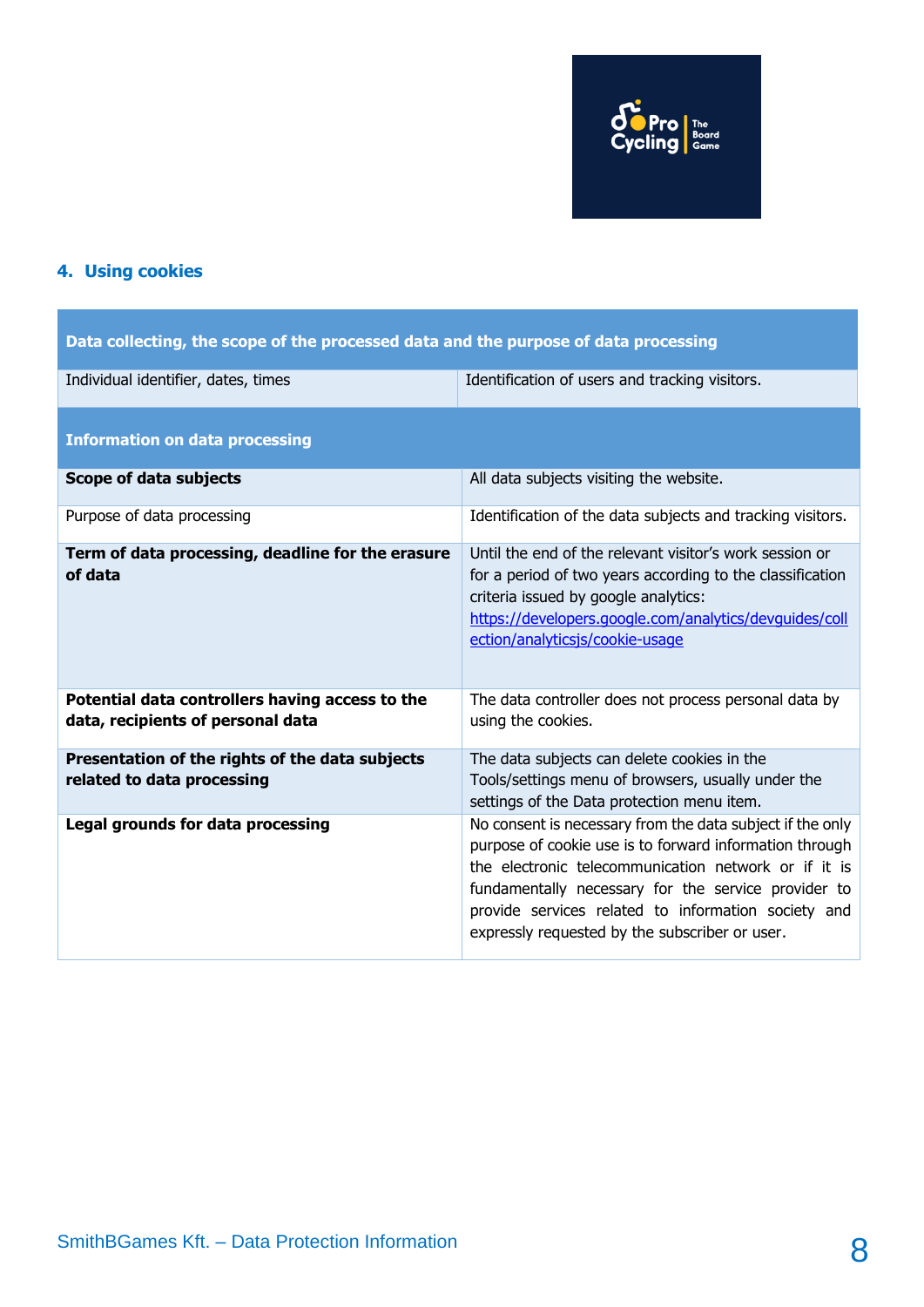

## **5. Social sites**

| Data collecting, the scope of processed data and the purpose of data processing                                                                    |                                                                                                                                                                                                                                                                                                                                                                                                                                                                                                                                                                                                                              |  |
|----------------------------------------------------------------------------------------------------------------------------------------------------|------------------------------------------------------------------------------------------------------------------------------------------------------------------------------------------------------------------------------------------------------------------------------------------------------------------------------------------------------------------------------------------------------------------------------------------------------------------------------------------------------------------------------------------------------------------------------------------------------------------------------|--|
| Name of the person registering on<br>Facebook/Google+/Youtube/ Instagram/LinkedIn etc.<br>social sites and the public profile picture of the user. | Sharing certain content elements, services, results or<br>the website itself of a website on community sites,<br>"liking", "tracking", and promotion of the same.<br>The undertaking's job offers can be accessed on its<br>Facebook social media site.                                                                                                                                                                                                                                                                                                                                                                      |  |
| <b>Information on data processing</b>                                                                                                              |                                                                                                                                                                                                                                                                                                                                                                                                                                                                                                                                                                                                                              |  |
| Scope of data subjects                                                                                                                             | All data subjects who registered to the social sites<br>Facebook/Google+/Youtube/Instagram/LinkedIn, etc.<br>and "liked" or "followed" the website.                                                                                                                                                                                                                                                                                                                                                                                                                                                                          |  |
| Purpose of data processing                                                                                                                         | Sharing certain content elements, services, results or<br>the website itself of a website and the enterprise on<br>community sites, "liking", "following", and promotion of<br>the same.                                                                                                                                                                                                                                                                                                                                                                                                                                     |  |
| Term of data processing, deadline for the<br>erasure of data                                                                                       | Term of data processing, deadline for the erasure of<br>data, person of potential data controllers having access<br>to the data and the presentation of the rights of the<br>data subjects related to data processing: The data<br>subject can find information about the source of data,<br>the processing of data, the method of forwarding data<br>and its legal grounds on the specific social site. Data<br>processing is realized on the social sites, therefore the<br>regulation of the specific social site governs the term,<br>method of data processing and the erasure and<br>modification options of the data. |  |
| Legal grounds for data processing                                                                                                                  | The willing consent of the data subject to the processing<br>of his/her personal data on social sites.                                                                                                                                                                                                                                                                                                                                                                                                                                                                                                                       |  |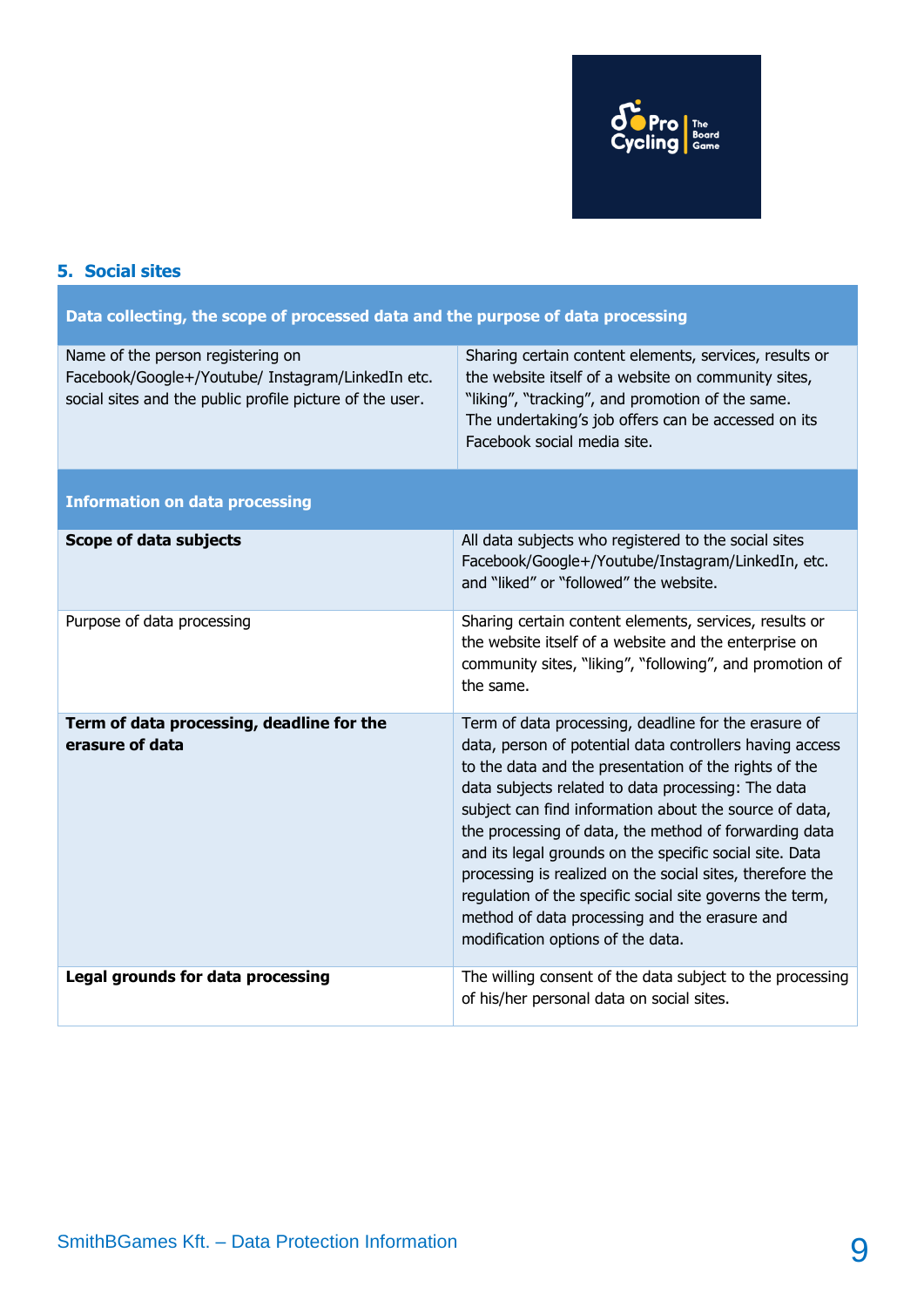

#### **6. Other data processing**

If any questions arise during the course of using our data processing services, or if the data subject has any problem, they can contact the data controller through the contacts indicated on the website (telephone, email, social sites, etc.).

After 2 years at the most from the collection of the data in question, the Data Controller deletes the received e-mails, messages, data provided through telephone, Facebook, etc. together with the name and e-mail address and other, willingly provided personal data of the inquirer.

We provide information about other data processing forms not listed in the present information document when the data is recorded.

At exceptional official inquiries or in case of inquiries by other bodies based on authorization conferred on them by legal regulations, the Service provider is obliged to provide information, provide and disclose data or to provide documents.

In these cases the Service provider only discloses personal data to the inquirer – if the inquirer indicated the exact purpose and the scope of data required  $-$  in the amount and to the extent absolutely necessary for the realization of the purpose of the inquiry.

#### **Hosting service provider**

- 1. Activity performed by the data processor: Service hosting
- 2. Name and contact details of data processor:

#### **WIX.com LTD.**

40 Namal Tel Aviv, 6350671 Israel EU442008451 privacy@wix.com

3. Data processing, scope of processed data: All personal data provided by the data subject.

4. Scope of data subjects: All data subjects using the website.

5. Purpose of data processing: Website accessibility, its adequate operation.

6. Term of data processing, deadline for the erasure of data: Data processing lasts until the end of the agreement between the data controller and the hosting provider or until an erasure request of the data subject is addressed to the hosting provider.

7. Legal grounds for data processing: consent of the User, Section 5 (1) and Section 6 (1) a) of the Information Act, and Section 13/A (3) of Act CVIII of 2001 on certain issues of electronic commercial services and information society services.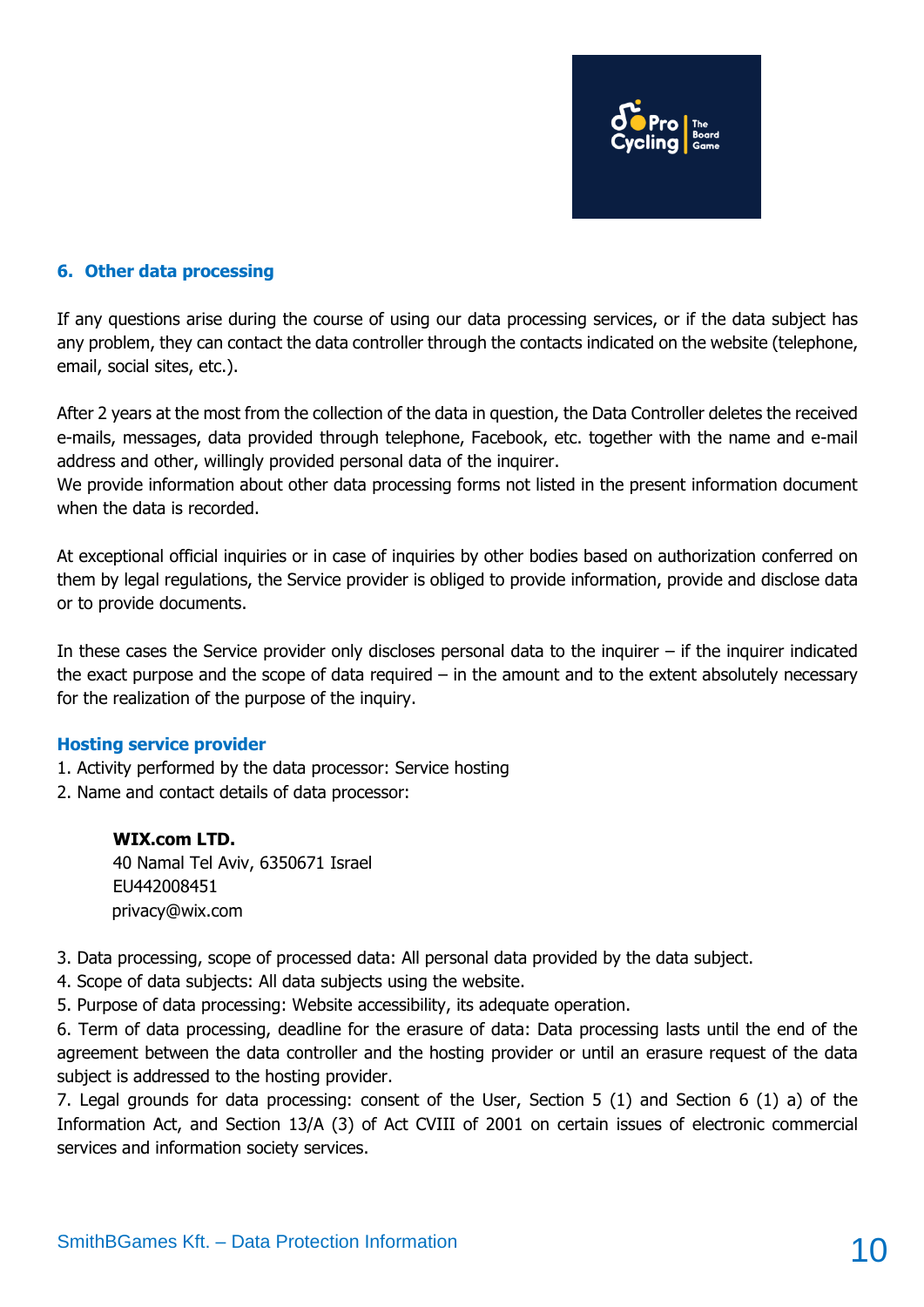

#### **Website provider**

1. Activity performed by the data processor: website providing

2. Name and contact details of data processor:

#### **UNAS Online Korlátolt Felelősségű Társaság**

9400 Sopron, Kőszegi út 14. adószám: 14114113-2-08 cégjegyzékszám: 08-09-015594 [unas@unas.hu](mailto:unas@unas.hu)

3. Data processing, scope of processed data: All personal data provided by the data subject.

4. Scope of data subjects: All data subjects using the website.

5. Purpose of data processing: Website accessibility, its adequate operation.

6. Term of data processing, deadline for the erasure of data: Data processing lasts until the end of the agreement between the data controller and the hosting provider or until an erasure request of the data subject is addressed to the hosting provider.

7. Legal grounds for data processing: consent of the User, Section 5 (1) and Section 6 (1) a) of the Information Act, and Section 13/A (3) of Act CVIII of 2001 on certain issues of electronic commercial services and information society services.

### **LEGAL REMEDIES**

The data subject may request information about the processing of his/her personal data and may request the rectification of his/her personal data, the erasure, revocation of personal data – with the exception of mandatorily processed data – restriction of data processing, and may exercise his/her right to the portability of data and to object in the manner indicated when the data is recorded or through the customer service of the data controller. Concerning data processing forms in the present information document, the data controller is SmithBGames Kft.

#### **Right to be informed**

At the request of the data subject, SmithBGames Kft. takes appropriate measures to provide the data subject with any information referred to under Articles 13 and 14 and any communication under Articles 15 to 22 and 34 of the General Data Protection Regulation (hereinafter referred to as GDPR) in a concise, transparent, intelligible and easily accessible form, using clear and plain language.

#### **Right of access by the data subject**

The data subject shall have the right to obtain confirmation from the data controller as to whether or not personal data concerning him/her are being processed and, where that is the case, have the right to request access to the personal data and the following information: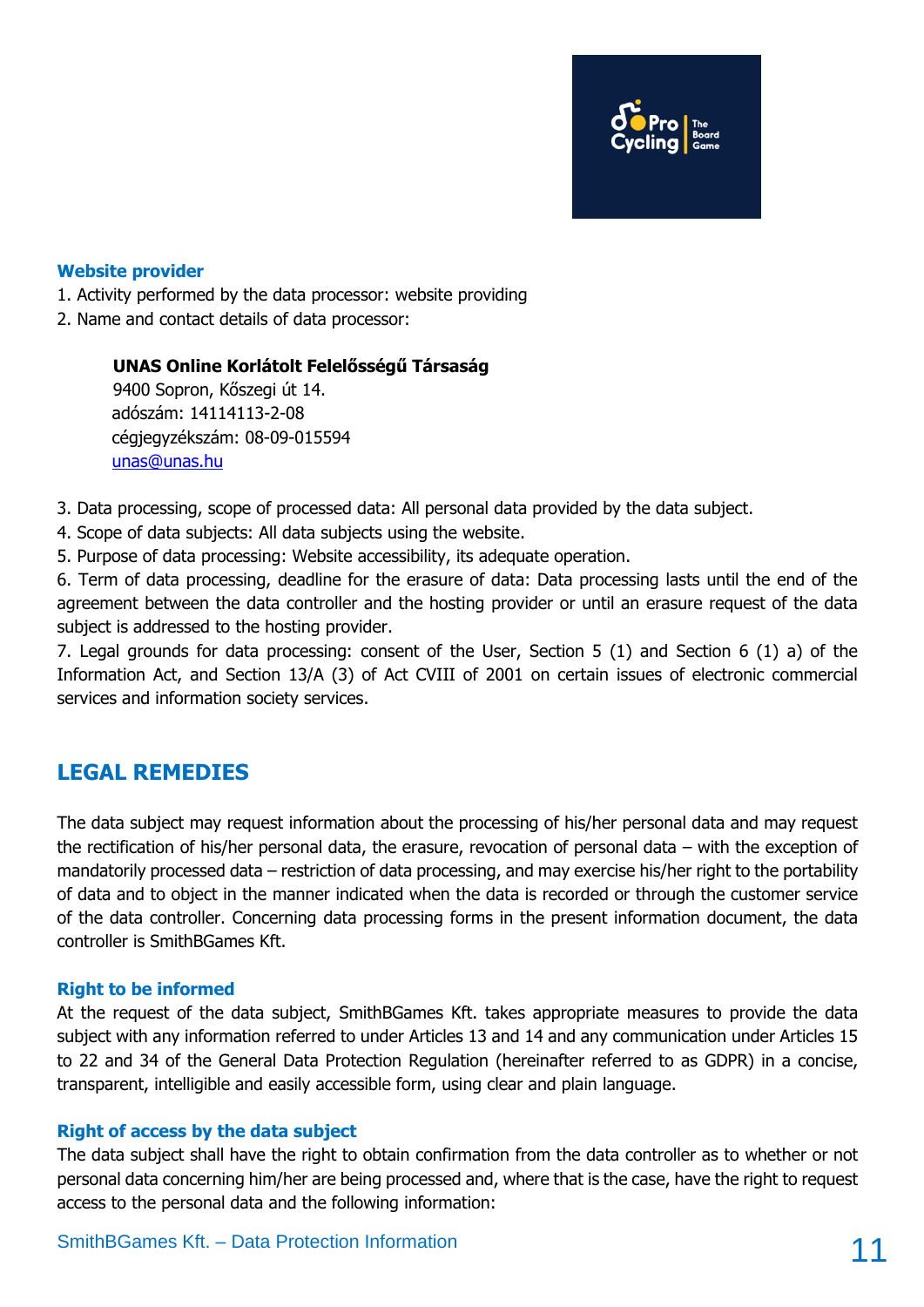

- the purposes of the processing;
- the categories of personal data concerned;
- the recipients or categories of recipients to whom the personal data have been or will be disclosed, in particular recipients in third countries or international organizations;
- the envisaged period for which the personal data will be stored;
- the existence of the right to request rectification or erasure of personal data or restriction of processing of personal data concerning the data subject or to object to such processing;
- the right to file a complaint with a supervisory authority;
- any available information as to the source of data;
- the existence of automated decision-making, including profiling and meaningful information about the logic involved, as well as the significance and the envisaged consequences of such processing for the data subject.

Where personal data are transferred to a third country or to an international organization, the data subject shall have the right to be informed of the appropriate safeguards relating to the transfer. SmithBGames Kft. shall provide a copy of the personal data undergoing processing. For any further copies requested by the data subject, the controller may charge a reasonable fee based on administrative costs.

At the request of the data subject, SmithBGames Kft. provides the information in electronic format. The right to be informated can be exercised in writing through the contact options indicated on page 2 of this information document.

Information can be provided for the data subject – after credibly certifying his/her identity and after his/her identification - at his/her request orally too.

#### **Right to rectification**

SmithBGames Kft. corrects personal data if it does not correspond with reality and the personal data that does correspond with reality is available.

#### **Right to erasure**

The data subject shall have the right to obtain from the erasure of personal data concerning him/her from SmithBGames Kft. without undue delay:

- $\triangleright$  the personal data are no longer necessary in relation to the purposes for which they were collected or otherwise processed;
- $\triangleright$  the data subject withdraws consent on which the processing is based, and where there is no other legal ground for the processing;
- $\triangleright$  the data subject objects to the data processing and there are no overriding legitimate grounds for the data processing;
- $\triangleright$  the personal data have been processed unlawfully;
- $\triangleright$  the personal data have to be erased in order to comply with a legal obligation of the European Union or Member State law to which the controller is subject;
- $\triangleright$  the personal data have been collected in relation to the offer of information society services.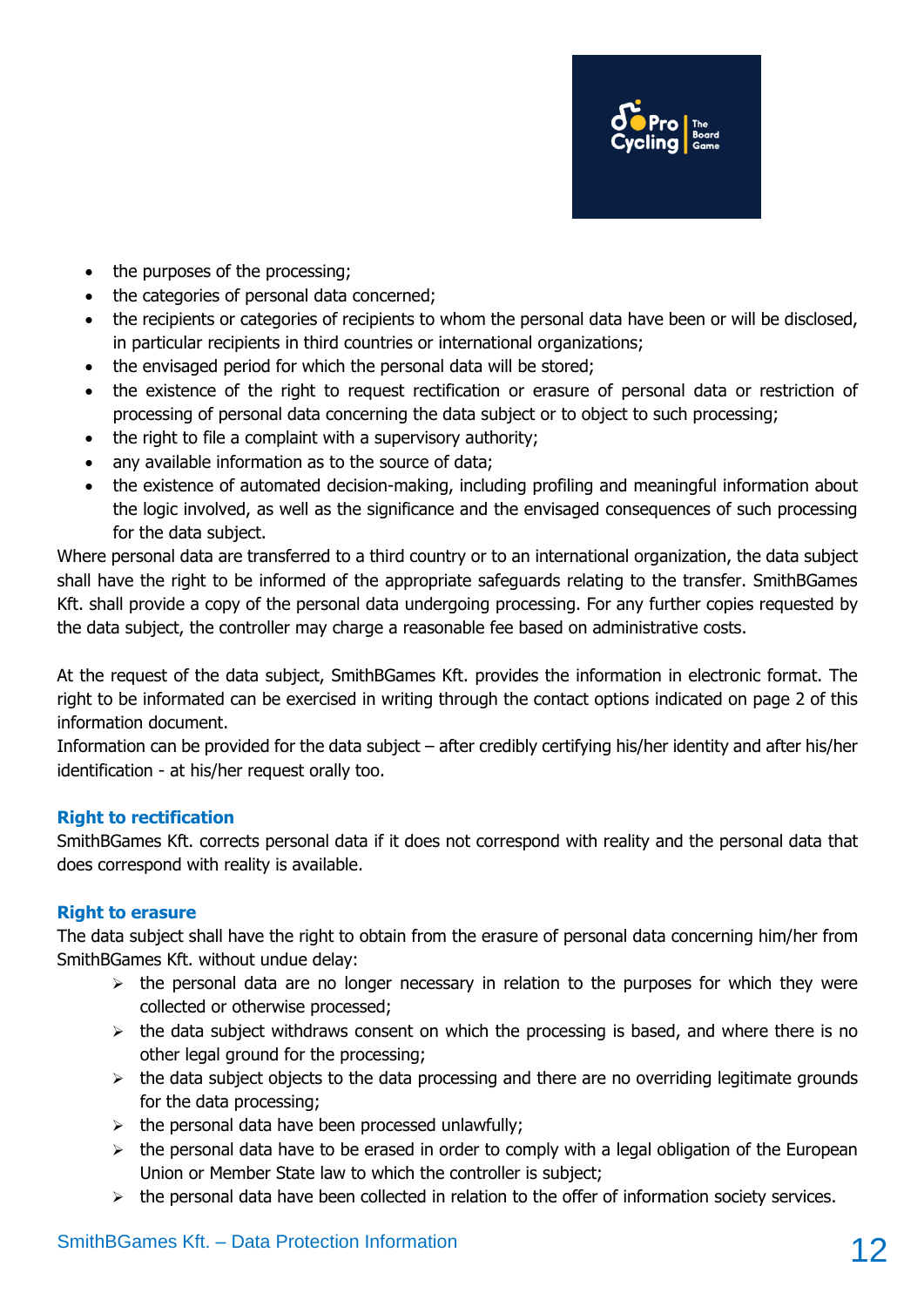

Erasure of data cannot be initiated if the data processing is necessary:

- for exercising the right of freedom of expression and information;
- for compliance with a legal obligation which requires processing by a European Union or Member State law to which the controller is subject or for the performance of a task carried out in the public interest or in the exercise of official authority vested in the controller;
- for reasons of public interest in the area of public health or for archiving purposes in the public interest, scientific or historical research purposes or statistical purposes;
- or for the establishment, exercise or defence of legal claims

#### **Right to restrict data processing**

The data subject shall have the right to obtain restriction of data processing from SmithBGames Kft. where one of the following applies:

- the accuracy of the personal data is contested by the data subject, for a period enabling the controller to verify the accuracy of the personal data;
- the processing is unlawful and the data subject opposes the erasure of the personal data and requests the restriction of their use instead;
- the controller no longer needs the personal data for the purposes of the processing, but they are required by the data subject for the establishment, exercise or defence of legal claims; or
- the data subject has objected to data processing pending the verification whether the legitimate grounds of the controller override those of the data subject.

Where data processing has been restricted, such personal data shall, with the exception of storage, only be processed with the data subject's consent or for the establishment, exercise or defence of legal claims or for the protection of the rights of another natural or legal person or for reasons of important public interest of the European Union or of a Member State. SmithBGames Kft. informs the data subject before the restriction of processing is lifted.

#### **Right to data portability**

The data subject shall have the right to receive the personal data concerning him/her, which he/she has provided to a controller, in a structured, commonly used and machine-readable format and have the right to transmit those data to another controller.

#### **Right to object**

The data subject shall have the right to object, on grounds relating to his/her particular situation, at any time to the processing of personal data concerning him/her that is necessary for the performance of a task carried out for reasons of public interest or in the exercise of official authority vested in the controller or for the enforcement of rightful interests of the controller or a third party, including profiling based on the above mentioned provisions.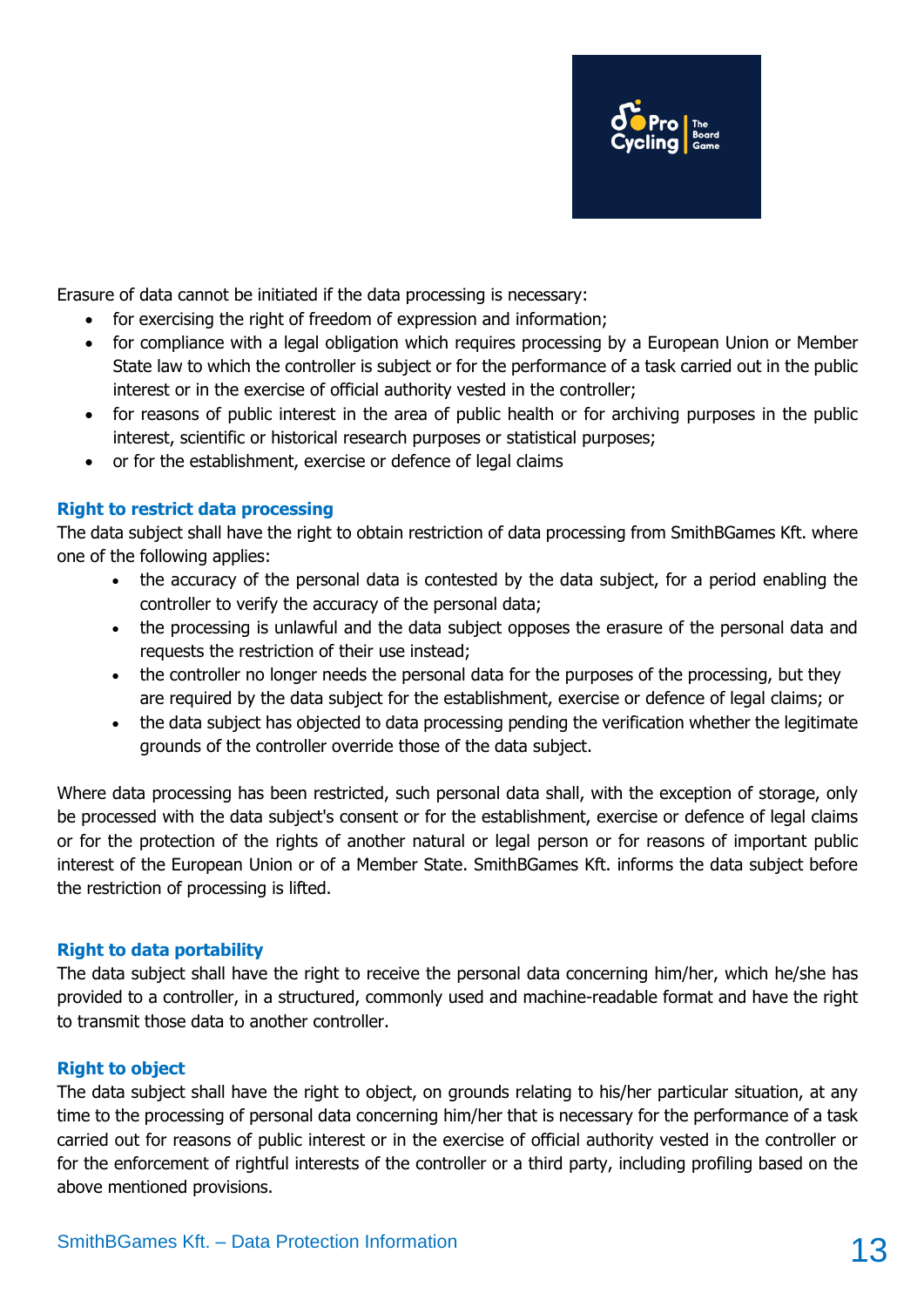

In case of an objection, the controller shall no longer process the personal data unless the controller demonstrates compelling legitimate grounds for the processing which override the interests, rights and freedoms of the data subject or for the establishment, exercise or defence of legal claims.

Where personal data are processed for direct marketing purposes, the data subject shall have the right to object at any time to processing of personal data concerning him/her for such marketing, which includes profiling to the extent that it is related to such direct marketing. In case of objection against the processing of personal data for direct marketing purposes, SmithBGames Kft will not process data for such purposes.

#### **Automated individual decision-making, including profiling**

The data subject shall have the right not to be subject to a decision based solely on automated processing, including profiling, which produces legal effects concerning him/her or similarly significantly affects him/her. The above entitlement shall not apply if the processing is necessary for entering into, or the performance of, a contract between the data subject and the data controller; is authorized by a European Union or Member State law to which the controller is subject and which also prescribes suitable measures to safeguard the data subject's rights and freedoms and legitimate interests; or is based on the data subject's explicit consent.

#### **Right to revocation**

The data subject has the right to revoke his/her consent at any time. Revocation of the consent does not concern the lawfulness of data processing based on consent before the revocation.

#### **Procedural rules**

The data controller shall inform the data subject without undue delay, and maximum within one month from the reception of the request about the measures taken in response to the request according to Articles 15 to 22 of the GDPR. If necessary, considering the complexity of the request and the number of requests, this deadline can be extended by another two months.

The data controller shall inform the data subject about the extension of the deadline within one month after the request is received, indicating the reasons of the extension. If the data subject submitted the request electronically, the information shall be given electronically as well, except if the data subject requests otherwise.

If the data controller does not take measures pursuant to the request of the data subject, then it shall inform the data subject without delay and maximum within one month after the request is received about the reasons of failing to take measures and that the data subject may file a complaint at a supervisory authority and may exercise his/her right to judicial legal remedy.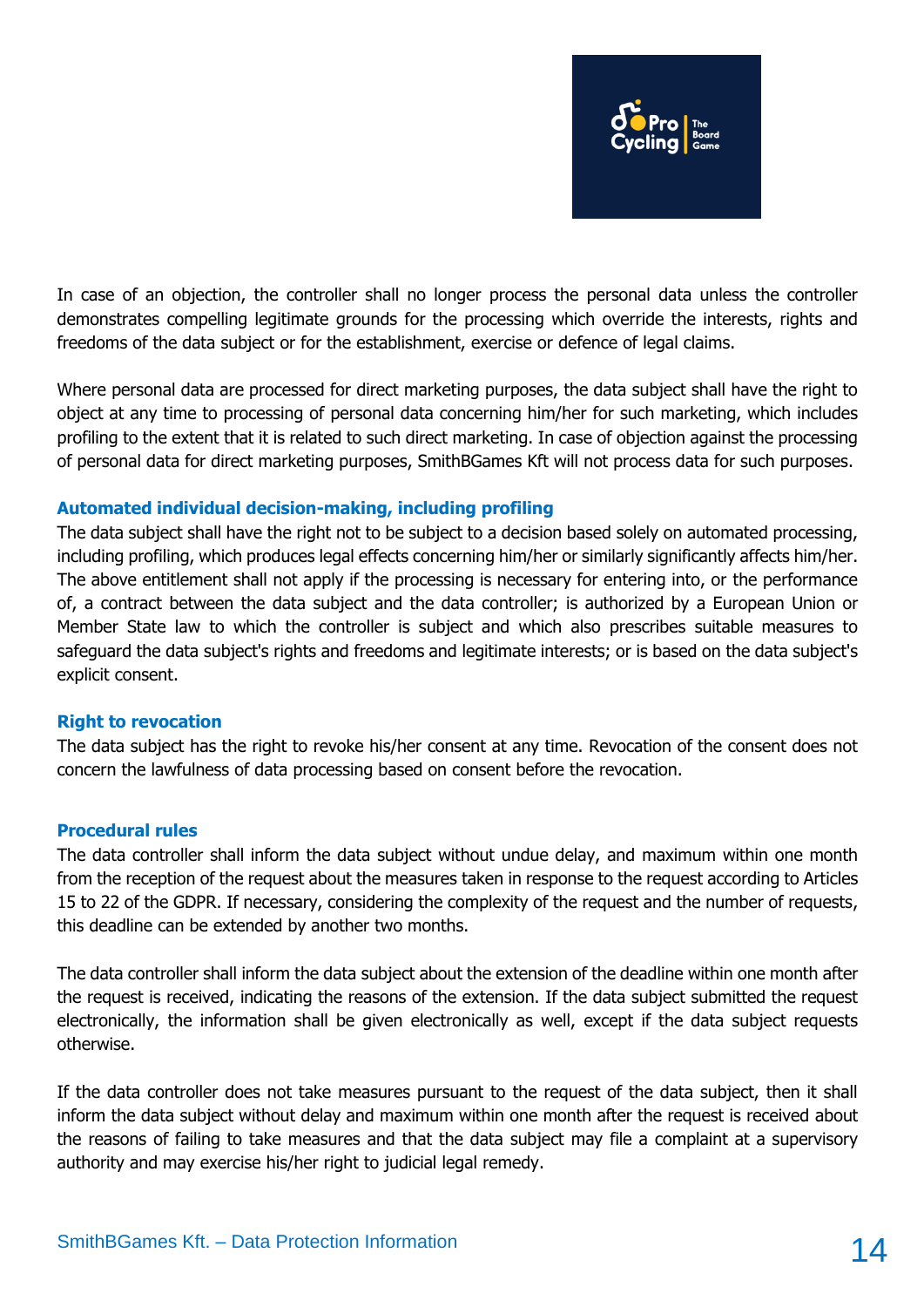

SmithBGames Kft. provides the requested information free of charge. If the request of the data subject is clearly unfounded or – in particular due to its repetitive manner – excessive, the data controller, considering the administrative costs of providing the requested information or intelligence or taking the requested measure, may charge a reasonable fee or may deny taking measures based on the request.

The data controller informs all recipients about all rectifications, erasure or restriction of data processing to whom or to which personal data was disclosed except if it is impossible or would require disproportionate efforts. At his/her request the data controller shall inform the data subject about the recipients of such information.

The data controller provides a copy of the personal data being processed for the data subject. Based on the administrative costs, the data controller may charge a reasonable fee for any additional copies requested by the data subject. If the data subject submitted the request electronically, the information shall be given electronically as well, except if the data subject requests otherwise.

#### **Compensation and liability**

Any person who suffers proprietary or non-proprietary damage as a result of an infringement of this Regulation shall have the right to claim compensation from the data controller or processor for the damage suffered. A data processor shall be liable for the damage caused by processing only where it has not complied with obligations of the legal regulations specifically directed to processors or where it has acted outside or contrary to lawful instructions of the controller. Where more than one controller or processor, or both a controller and a processor, are involved in the same processing and where they are responsible for any damage caused by processing, each controller or processor shall be held liable for the entire damage. A controller or processor shall be exempt from liability if it proves that it is not in any way responsible for the event that resulted in the damage.

#### **Complaint**

If you have any question, problem concerning the data processing by SmithBGames Kft., please contact our company through the contact options specified on page 2 of this information document.